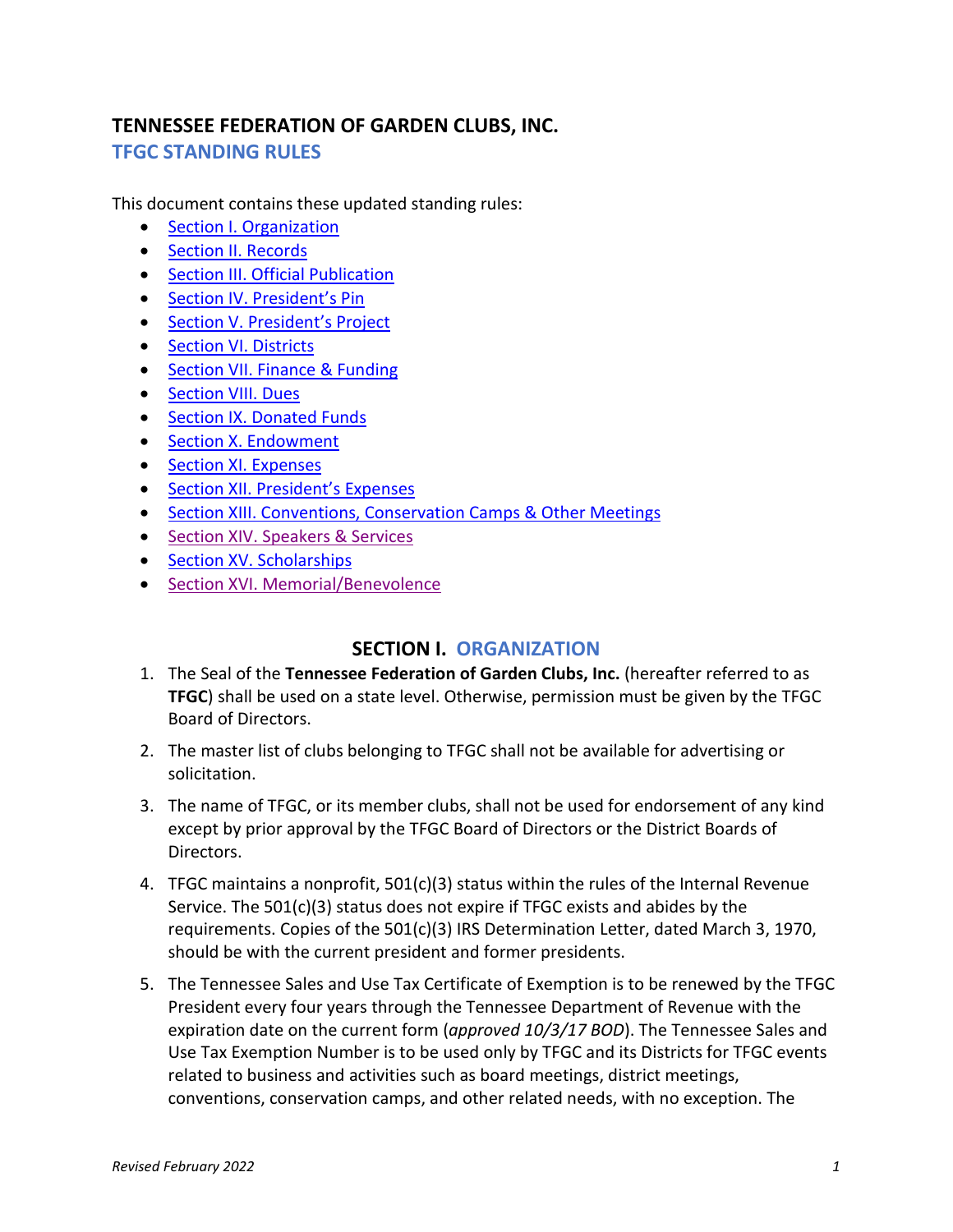Board of Directors must approve any recommended special event or project. Garden clubs are not allowed access to the tax-exempt number. The original certificate and Tennessee Department of Revenue forms are on file with the TFGC President, who sends a copy to the TFGC Treasurer and to event chairs upon request.

- 6. IRS-990 shall be filed by August 15. [Extension Form](https://www.irs.gov/pub/irs-pdf/f8868.pdf) 8868, if needed, may be downloaded. All financial records are delivered to the CPA firm by May 31, well in advance to the deadline. The TFGC Treasurer provides and delivers TFGC books, and the Ivan Racheff House and Gardens (hereafter referred to as IRH&G/Racheff) Treasurer provides and delivers IRH&H/Racheff books to the TFGC Treasurer by May 31, well in advance of the deadline of August 15. Verification of the May 31 deadline and mailing to the IRS is performed by the TFGC Treasurer. The TFGC Treasurer signs legal documents for years served.
- 7. Corporate Annual Report to the Tennessee Secretary of State, SS-4444, shall be filed by August 1 with a fee included (presently \$20 and \$40 with changes). The TFGC Treasurer may download *[this form](https://tnbear.tn.gov/ar/)* from the Tennessee Secretary of State, Corporate Division, or by calling 615-741-2286.
- 8. Quarterly Payroll Reports are due April 30, July 31, October 31, and January 31. They must be sent by Electric Funds Transfer Payment System by the IRH&G/Racheff Assistant Treasurer. The website is [www.eftps.gov.](http://www.eftps.gov/)
- 9. TFGC and IRH&G/Racheff must register yearly (before September 30, six months after the books are closed) as a Charitable Organization with the Tennessee Secretary of State, Department of Charitable Solicitations and Gaming, using TFGC account C027838. Filing is done by the CPA firm for the TFGC Treasurer and the IRH&G/Racheff Treasurer, respectively. The forms are available from the TFGC President (*approved 10/3/17 BOD*).
- 10. The TFGC fiscal year runs April 1–March 31. All financial records are due to the CPA firm on May 31.

### **SECTION II. RECORDS**

- <span id="page-1-0"></span>1. All notebooks kept as permanent TFGC records shall be a standard size (approximately 8 1/2 x 11 inches). IRH&G/Racheff, the official TFGC Headquarters, is the repository for the records of TFGC. Each president's personal files for the administration are filed and stored in the archives at the TFGC Headquarters/Racheff.
- 2. The National Garden Club, Inc. (hereafter referred to as NGC) report and final financial report will be added at the Summer Board of Directors Meeting. These files are returned to the outgoing president at the Winter Board of Directors Meeting in even-numbered years.
- 3. The immediate former president has from the Winter Board of Directors Meeting until Convention to see that the administration records are safely stored and filed at the TFGC Headquarters/Racheff. Former presidential expenses shall be submitted 30 days or before following the closing of the treasurer's books on March 31 in the year of changing administrations.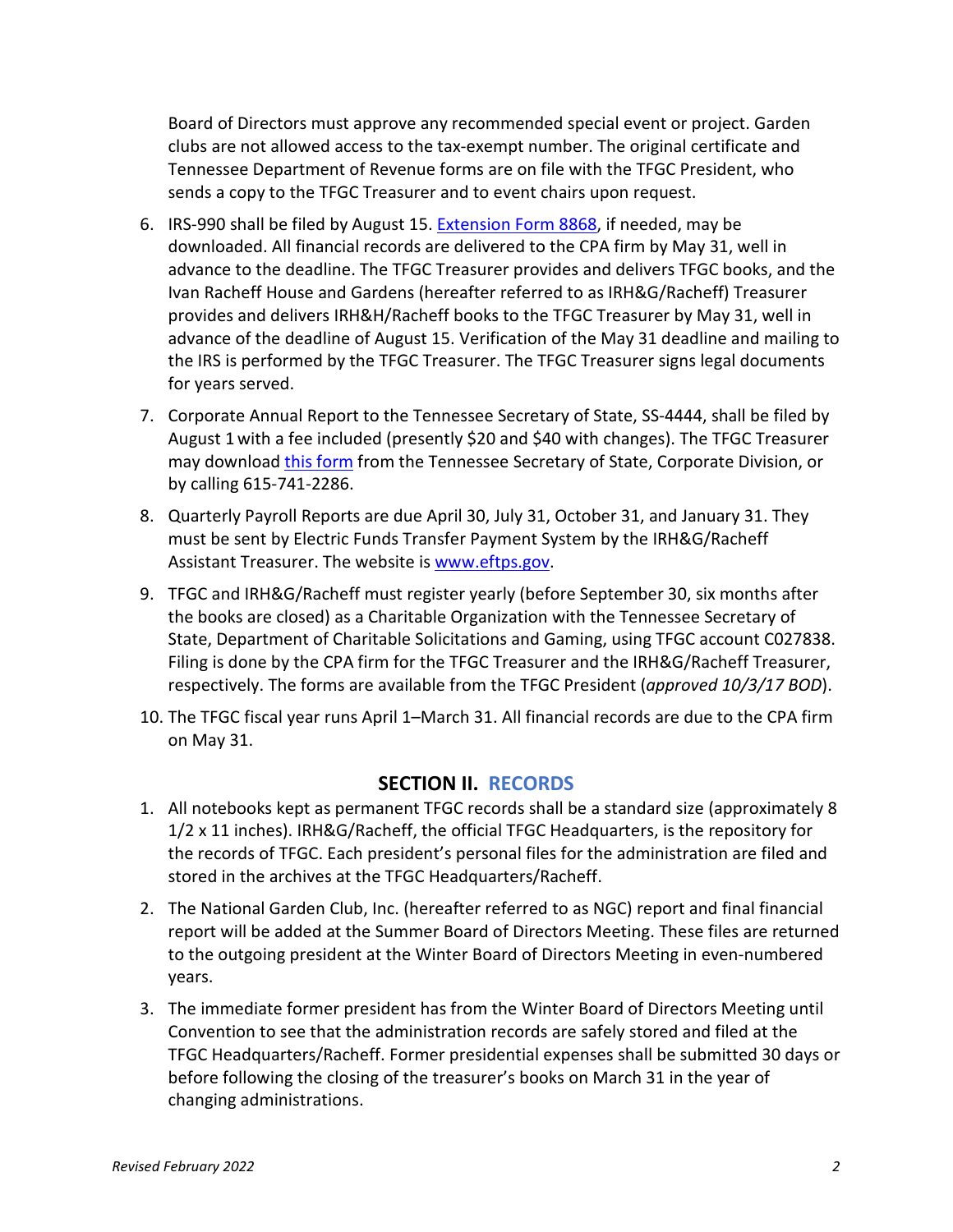- 4. TFGC forms are documents created to perform the business of the organization. When existing forms require updated information, this shall be performed by a TFGC officer or TFGC chair that utilizes the form for TFGC business. [Existing forms](https://www.tngardenclubs.org/forms/) are on the TFGC website. Chairs update forms by downloading them to a personal computer, updating them, and sending them to the TFGC web administrator to place on the website. New forms shall be submitted to the TFGC President and the Board of Directors for prior approval and assigned to an officer or chair for TFGC business (*approved BOD 2/16/18*).
- 5. Any forms or records that contain personal information should be shredded at the end of each administration (examples: the *Procedure Manual* and *Form Cs*).

### **SECTION III. OFFICIAL PUBLICATION**

<span id="page-2-0"></span>The official publication of TFGC shall be *The Volunteer Gardener.*

### **SECTION IV. PRESIDENT'S PIN**

<span id="page-2-1"></span>The official President's Pin is the property of TFGC. The President's Pin shall be presented to the new president immediately following the NGC Convention. The new president shall have the pin to wear to the NGC Post Convention Board Meeting. Former presidents may purchase their own TFGC Former President's Pin made from the official mold using the TFGC seal. The jeweler with the pin mold is Epperson's LLC, 6190 Georgetown Rd NW, Cleveland, TN; phone: 423-479- 2847.

## **SECTION V. PRESIDENT'S PROJECT**

- <span id="page-2-2"></span>1. If a project of the president is to be continued beyond 2 years, it must be so stated at the beginning of the administration.
- 2. Projects originating during the administration, which the president wishes to continue beyond the term, must be approved by the Board of Directors and the president-elect.

### **SECTION VI. DISTRICTS**

- <span id="page-2-3"></span>1. The districts shall function as an integral part of TFGC and abide by its Bylaws and Standing Rules.
- 2. The District Director shall plan the programs for the Spring and Fall District Membership Meetings. The TFGC President shall approve the dates of District Meetings.
- 3. A copy of the minutes of each District Meeting shall be sent to the TFGC President.
- 4. The District Director shall call special meetings of the district by providing 10 days written notice and sending a copy of the notice to the TFGC President.
- 5. Club presidents shall be recognized at District Meetings.
- 6. District directors shall keep an accurate record of all membership lists, dues paid, and donations from each club in their district.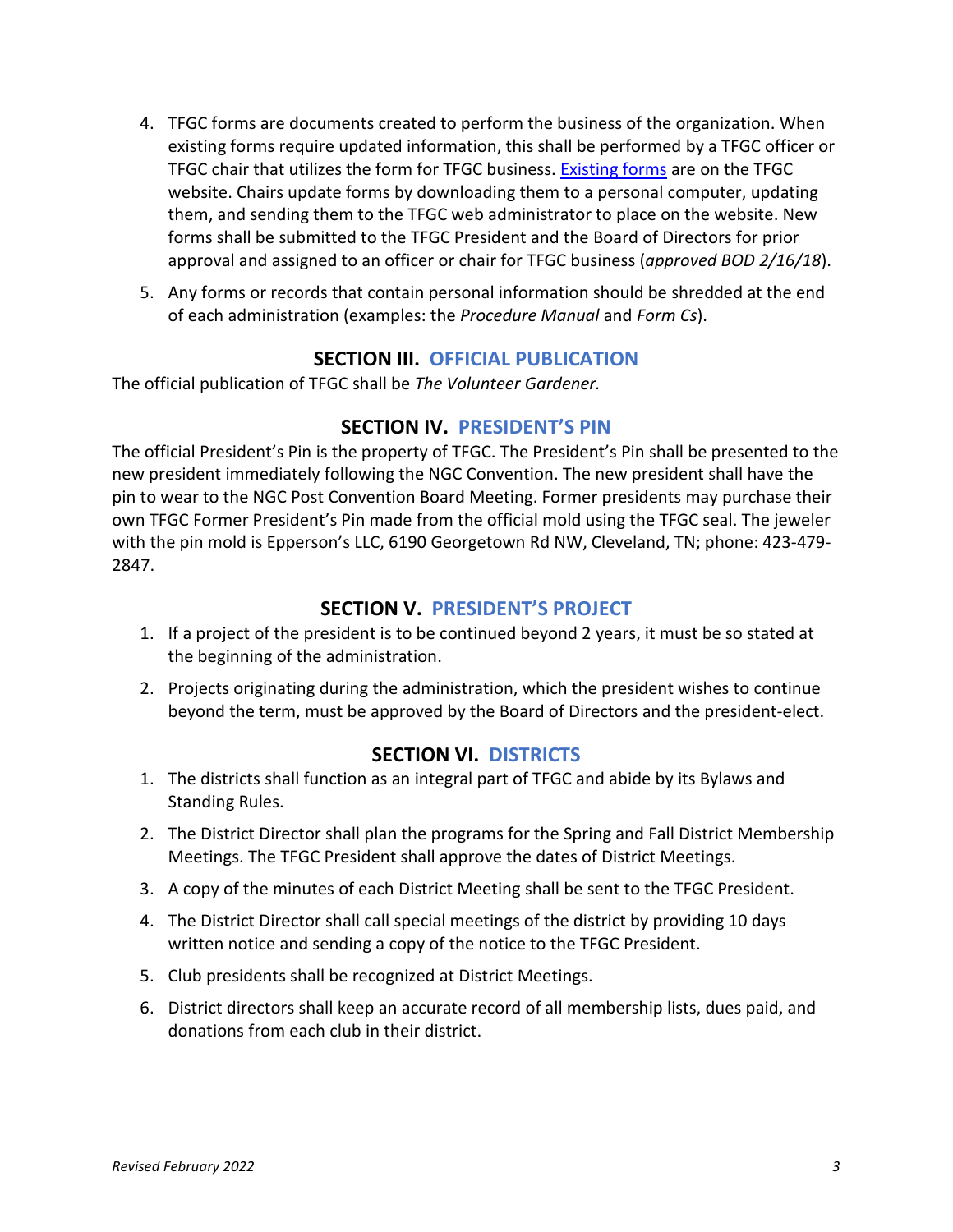### **SECTION VII. FINANCE & FUNDING**

- <span id="page-3-0"></span>1. Each administration shall adopt a 2-year budget in June of the odd-numbered years and review in October of the even-numbered years. The budget and all papers pertaining to finance shall be dated.
- 2. Bonding is required for those handing TFGC funds. Those people include the TFGC Treasurer, TFGC Assistant Treasurer, IRH&G/Racheff Treasurer, IRH&G/Racheff Assistant Treasurer, and the Endowment Trust chair.
- 3. District directors shall share finance and funding information with the district officers and chairs who may then contact clubs for late dues, donations, with enhancement of the chairships and TFGC goals.
- 4. District chairs shall be responsible for contacting the TFGC chairs with information about clubs and the district and to seek directions on the chairships.
- 5. District-retained donations, Blue Star Markers, and other subjects specified for districts are mailed to the district treasurer. The Habitat for Humanity District Fund was deleted and closed out in each district (*BOD June 13, 2019*).
- 6. District TFGC Support (aka *State Stipend*) is made by each district submitting \$1,500 for two years or \$750 per year to support the president's term. The support is sent to the TFGC Treasurer.
- 7. No member of the TFGC Board of Directors shall spend TFGC funds without approval of the TFGC Board of Directors.
- 8. All fund-raising projects involving statewide participation shall be submitted to the TFGC Executive Committee for prior approval.
- 9. The Internal Audit Committee (part of the Finance/Budget Committee) shall perform an audit of the TFGC Treasurer's records to be held in the second year of the treasurer's term and an audit report shall be presented to the TFGC Board.
- 10. TFGC donations are mailed to the TFGC Treasurer (except Endowment Trust donations and district-retained donations) using *Donations [Transmittal Sheet—Form A1](https://www.tngardenclubs.org/wp-content/uploads/2022/01/Form-A1-Donations-Transmittal-Sheet-1.pdf)* found on the TFGC website. The Treasurer sends a donations list (Club Record Sheets) to district directors.
- 11. **TFGC Dues**—ALL membership dues are mailed to the district directors. Use *[Annual](https://www.tngardenclubs.org/wp-content/uploads/2021/03/Form-C-New-Membership-Dues.pdf)  [Membership & Dues—Form C](https://www.tngardenclubs.org/wp-content/uploads/2021/03/Form-C-New-Membership-Dues.pdf)* located on the TFGC website. Send 3 copies. After verification and correction, if necessary, of clubs' membership forms, the District Director sends information and checks to the TFGC Treasurer, keeping a copy for her files. The TFGC Treasurer sends a copy to the Membership Database Chair and retains a copy for her files.
- 12. TFGC funds may not be transferred from one account to another without Executive Committee approval. Investment of the TFGC-designated funds managed by the TFGC Assistant Treasurer may be performed with approval by the Executive Committee and the Finance Committee (*BOD 10/25/21*).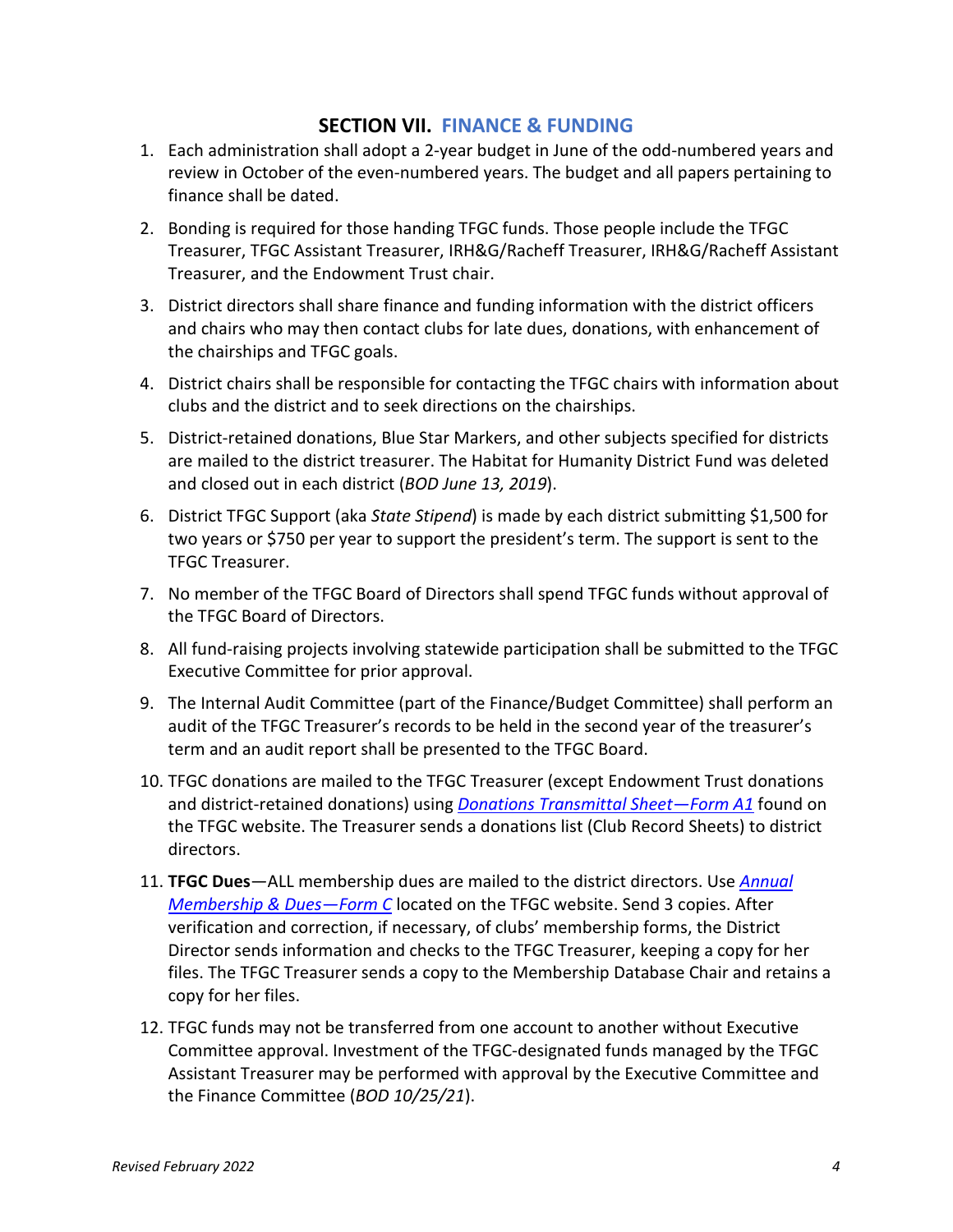13. Ways and Means monies shall be channeled through the Ways and Means Chair. A special committee designated by the President shall account for special fundraisers or projects. Surplus Ways & Means items are determined by the President before the end of the term by either colleting the items, discounting them to sell, donating to Racheff to sell, donating the surplus to the districts to sell, or sharing the money with TFGC.

## **SECTION VIII. DUES**

- <span id="page-4-0"></span>1. Each club is responsible for accurately and thoroughly completing *[Annual Membership &](https://www.tngardenclubs.org/wp-content/uploads/2021/03/Form-C-New-Membership-Dues.pdf)  [Dues—Form C](https://www.tngardenclubs.org/wp-content/uploads/2021/03/Form-C-New-Membership-Dues.pdf)* and sending 3 copies of the dues form and one check (if possible) to the District Director or District Director's designee. The dues form is the basis of the TFGC membership list and must be correct. The Club Presidents' list will be compiled from the total of the dues forms by the Membership Database chair and is the basis of *The National Gardener* email list.
- 2. The District Director or designee will send the *Annual Membership & Dues* forms and dues checks to the TFGC Treasurer for deposit.
- 3. Dues are payable April 1 and are delinquent after June 1. If dues are not received by June 1, clubs will be considered delinquent and not eligible for TFGC awards. Clubs will be removed for nonpayment on September 1.

### **SECTION IX. DONATED FUNDS**

- <span id="page-4-1"></span>1. Each club is responsible for sending donated funds to the TFGC Treasurer. Districtretained donations (e.g., Blue Star Memorial Marker Fund) are sent to the District Treasurer. Use *[Donations Transmittal Sheet—Form A1](https://www.tngardenclubs.org/wp-content/uploads/2022/01/Form-A1-Donations-Transmittal-Sheet-1.pdf)*. The TFGC Treasurer will send lists of donations to the district directors for their records. The Habitat for Humanity District Fund was deleted and closed out in each district (*BOD June 13, 2019*).
- 2. **The Benevolence Fund:** Managed by the TFGC Assistant Treasurer, this fund is within the General Investment Fund. (Refer to *Standing Rules Section XVI. Memorial/Benevolence*).
- 3. The *Book of Recognition and Remembrance* is housed at the TFGC Headquarters/Racheff.
- 4. **The Brainerd Scholarship Fund:** Managed by the TFGC Assistant Treasurer, this fund is a District III fund for a student residing in Hamilton County, Tennessee, to receive a scholarship from this fund.
- 5. Calendar orders are sent by clubs to the District Calendar chair, who tabulates and orders the calendars from the TFGC Calendar chair. The TFGC Calendar chair confers with the TFGC Treasurer in ordering the calendars from NGC. The price will be \$2 over the cost of NGC calendars. All profits go to scholarships.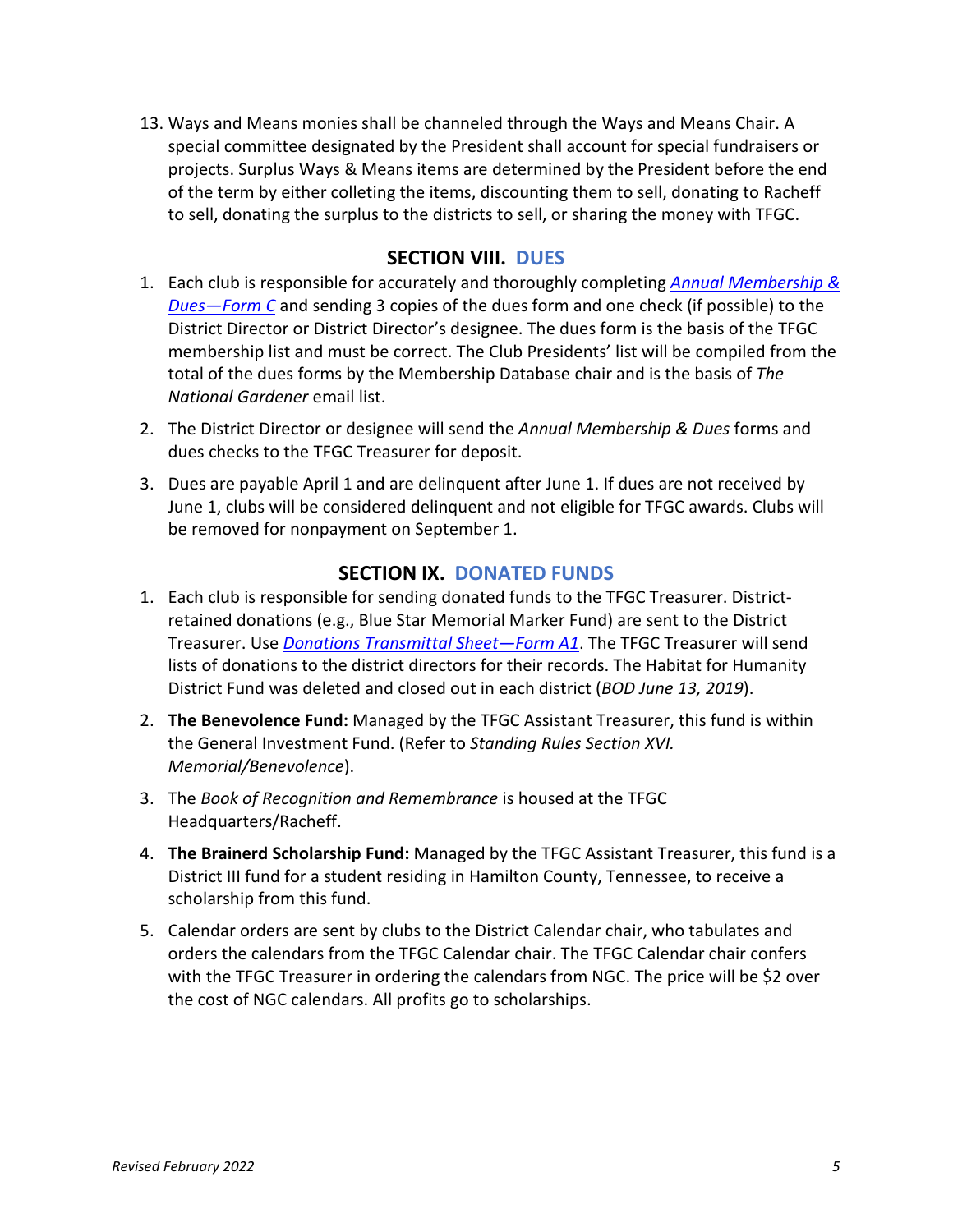- 6. **The Conservation Education Fund (CEF):** This fund supports the Mack Prichard Legacy Project.
- 7. **The Endowment Trust Fund (ETF):** This fund is managed by 7 TFGC trustees. (Refer to *Standing Rules Section X. Endowment.*) Mail donations to the ETF chair using the [ETF](https://www.tngardenclubs.org/wp-content/uploads/2022/01/ETF-Contribution-Form-1.pdf)  [Contribution Form](https://www.tngardenclubs.org/wp-content/uploads/2022/01/ETF-Contribution-Form-1.pdf) (found on the TFGC website and in *The Volunteer Gardener*). Club donations are for memorials or honorariums. Include the name of the person being memorialized or honored, the name and address of the person or family to receive the acknowledgement, and the name and address of the donor.
- 8. The **Executive Residence** is in Nashville.
- 9. **Friends of Racheff:** The membership cost is \$76 dollars for individuals and clubs to support Racheff headquarters. The friend's name will be placed on a plaque in the Racheff House. Refer to the [Friends of Racheff Enlistment Form](https://www.tngardenclubs.org/wp-content/uploads/2021/03/Friends-of-Racheff-Enlistment-Form-1.pdf) on the TFGC website.
- 10. **The General Investment Fund:** This fund is managed by the TFGC Assistant Treasurer and is a fund for TFGC.
- 11. **Land Trust:** This is a TFGC continuing project—the Justin P. Wilson Cumberland Trail State Park. Donations support the completion of a 300-mile trail from Chattanooga to the Tennessee eastern point of the Cumberland Mountains.
- 12. **Life Memberships in TFGC, DSGC, and NGC:** This fund is managed by the TFGC Assistant Treasurer. Individuals and clubs are encouraged to honor someone or purchase life memberships for members.
- 13. The Ivan Racheff House and Gardens is the TFGC Headquarters in Knoxville.
- 14. **National/Tennessee Natural Disasters Fund:** Donations support national and/or Tennessee disasters.
- 15. **President's Fund:** Managed by the TFGC Assistant Treasurer, this fund is within the General Investment Fund and is supported by the TFGC President and is used as an emergency fund for TFGC.
- 16. **Scholarship Fund:** This fund is managed by the TFGC Assistant Treasurer. (Refer to *Standing Rules Section V. Scholarships*.)

**NOTE:** Refer to *[TFGC Committee Chair](https://www.tngardenclubs.org/wp-content/uploads/2021/10/TGC-Committee-Chair-Duties.pdf) Job Descriptions* for further information on the above subjects.

### **SECTION X. ENDOWMENT**

- <span id="page-5-0"></span>1. A minimum of 10 percent of the annual net earnings of the TFGC Endowment Trust Fund (ETF) shall be added to the corpus of the Fund (Agreement and Declaration of Trust, TFGC 1996, Item V-A).
- 2. Requests for distribution of income from the ETF of TFGC shall be made to the ETF chair from each district and the ETF chair. The 7 trustees of the ETF shall determine which request shall be granted (*amended on October 8, 2014, by Board of Directors at Pickwick*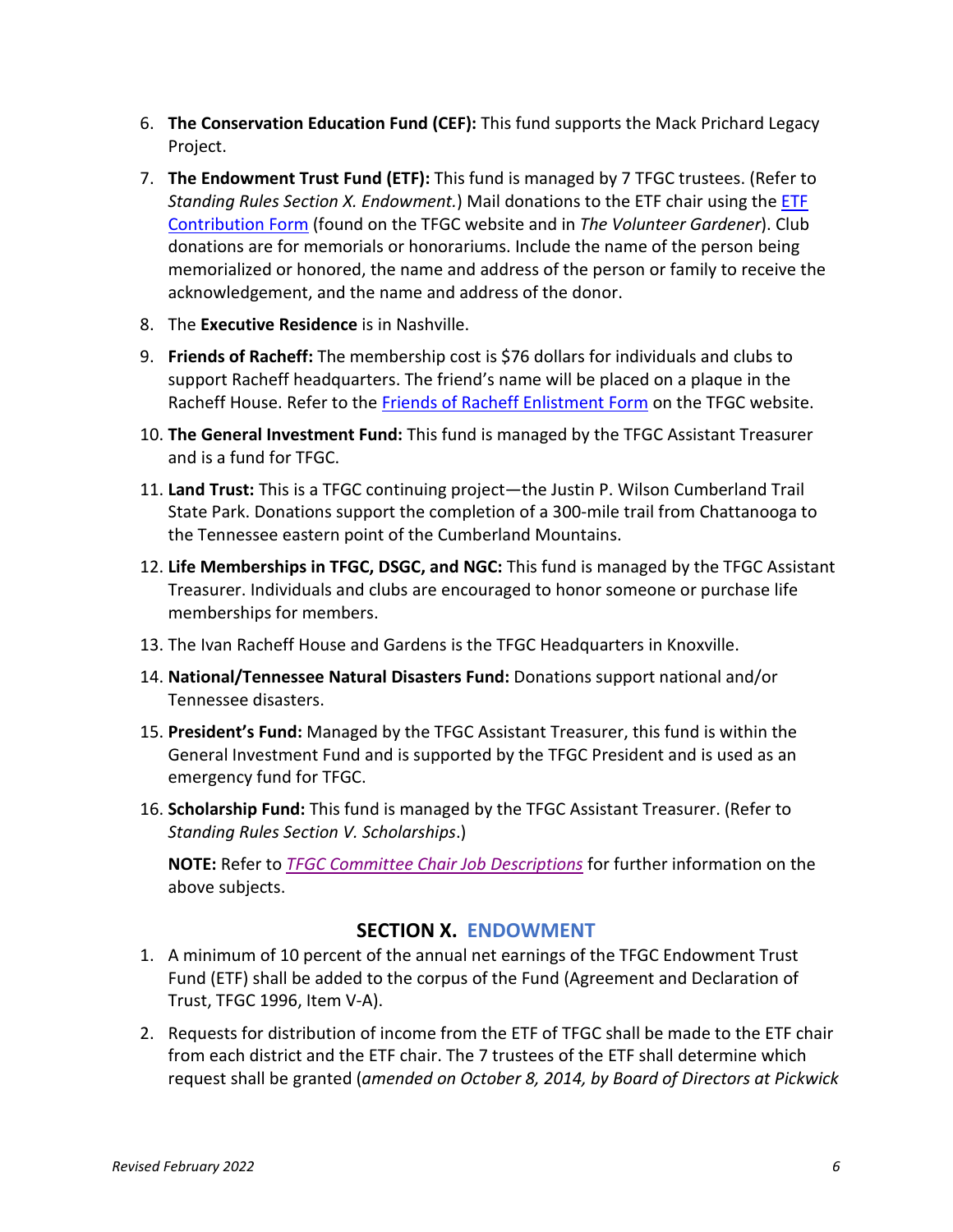*Landing State Park, TN*). ETF grant information and application forms are located on the TFGC website.

- 3. The *ETF Contribution Form* is in in *The Volunteer Gardener* and is located on the website.
- <span id="page-6-0"></span>4. ETF donations are sent to the ETF chair.

## **SECTION XI. EXPENSES**

- 1. Expenses incurred by TFGC relating to the operation of any program or project where funds are raised shall be deducted from the proceeds available in the fund.
- 2. Budgeted amounts for officers and chairs are for those who have no funds available for their expenses per se. *Expense Reimbursement Request—Form B* with vouchers and receipts shall be submitted for reimbursement.
- 3. *Expense Reimbursement Request—Form B* and vouchers for all expenditures shall be filed with the TFGC Treasurer by all officers and chairs managing any TFGC funds within 30 days following the event.
- 4. No gifts shall be given by the outgoing administration unless \$5,000 or more can be left for the incoming administration. Provided \$5,000 minimum is left in the TFGC General Fund, outgoing administration gifts shall be limited to 2,000. \*The exception would be for IRH&G/Racheff, which may be greater than \$2,000.

\*\*Any other gifts exceeding \$2,000 shall require TFGC Board approval.

(*\*Amended 6/13/17 BOD*) (*\*\*Amended 10/2/18 BOD*)

## **SECTION XII. PRESIDENT'S EXPENSES**

- <span id="page-6-1"></span>1. Following the election, the President shall be reimbursed for the printing of TFGC documents.
- 2. As the events occur, the President shall be reimbursed for the following: 3 National Garden Club, Inc. (NGC) conventions, 3 Deep South Garden Clubs, Inc. (DSGC) conventions, one TFGC convention, one Conservation Camp, 2 NGC board meetings, and required TFGC meetings.
- 3. The President shall be reimbursed for printing, postage, telephone, and internet expenses incurred in TFGC business. A contingency amount of \$200 shall cover expenses subject to Executive Committee approval and subsequent Board of Directors' approval at the next meeting following submission of expenses by the President.

# <span id="page-6-2"></span>**SECTION XIII. CONVENTIONS, CONSERVATION CAMPS & OTHER MEETINGS**

- 1. TFGC conventions, Conservation Camps, and Board of Directors' meetings shall not be considered as a source of revenue. Every effort shall be made to operate these events on a break-even or marginal profit basis.
- 2. Should there be surplus funds from a convention or Conservation Camp, after a complete financial report and within 60 days following the close of a convention or Conservation Camp, the TFGC Treasurer shall return to the district hosting the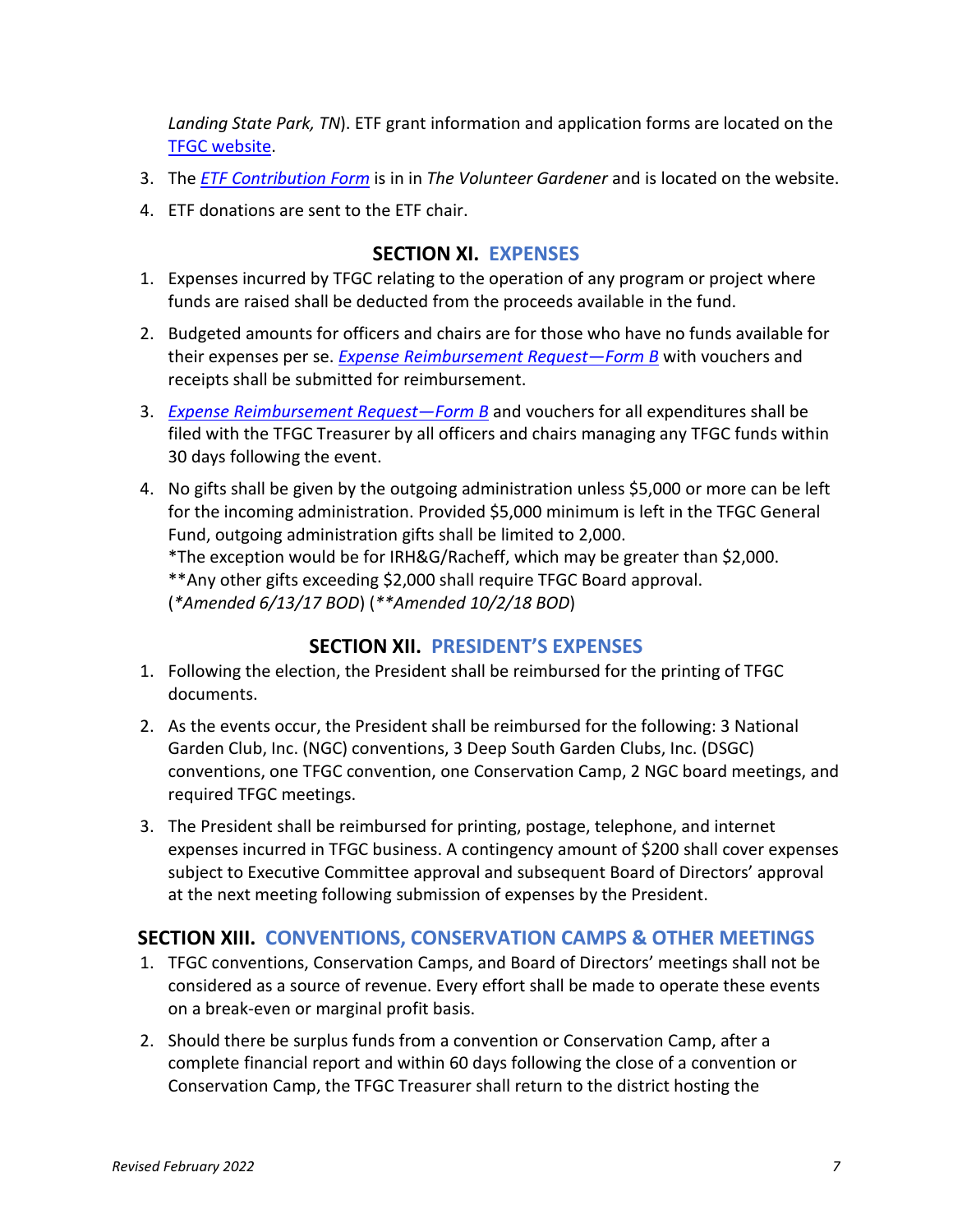convention or Conservation Camp, 40 percent of the surplus funds with the other 60 percent remaining in the TFGC general fund (*Winter BOD 1/31/19*).

- 3. During the year in which TFGC hosts the DSGC Convention in Tennessee, flexibility shall be allowed in the requirements for date of the TFGC Convention. According to the rotation (every 6 years), Tennessee hosts the DSGC Convention in 2024.
- 4. Refer to the *Events Reference Guide*, which is available on the TFGC website, for organizing conventions, camps, and other meetings.
- 5. A convention will be held in the year of installation of the new Board of Directors, along with the Annual Meeting. In the second year of the new Board of Directors, an Annual Meeting will be called for one day of business and presenting awards.
- 6. A Conservation Camp shall be held in the second year of an administration with conventions and camps alternating each year (*Items 5 and 6: BOD 10/15/19*).

# **SECTION XIV. SPEAKERS & SERVICES**

- <span id="page-7-0"></span>1. Any member of the TFGC Board of Directors may lecture for a fee on any subject other than the field of her chairship.
- 2. A donation shall be made to meeting places (if used during each administration) in appreciation for the use of facilities, as well as for applicable use of the telephone, fax, copier, and office use.

# **SECTION XV. SCHOLARSHIPS**

<span id="page-7-1"></span>TFGC shall award scholarships not to exceed \$4,500 in any fiscal year to those recommended by the Scholarship Committee and approved by the Board of Directors if funds are available.

<span id="page-7-2"></span>**NOTE:** A motion to increase the scholarship from \$1,200 to \$1,500 was approved at the 2/19/13 Spring BOD Meeting.

# **SECTION XVI. MEMORIAL/BENEVOLENCE**

- 1. The Benevolence Fund was established from funds donated from board members to remember members and their families during times of illness or loss of loved ones. This fund shall be managed by the TFGC Assistant Treasurer.
- 2. TFGC members, who died during each garden club year, will be remembered during the memorial service held at the TFGC Convention or the Annual Business Meeting.
- 3. Upon the death of a TFGC Board Member, a contribution of \$50 from the Benevolence Fund will be made to the Endowment Trust Fund.
- 4. Upon the death of a family member of the TFGC Board of Directors, the Corresponding Secretary will send a card.
- 5. Donations to the fund will be collected at Board of Directors meetings, and monies will be deposited in the General Investment Fund/Benevolence Fund by the Assistant Treasurer.